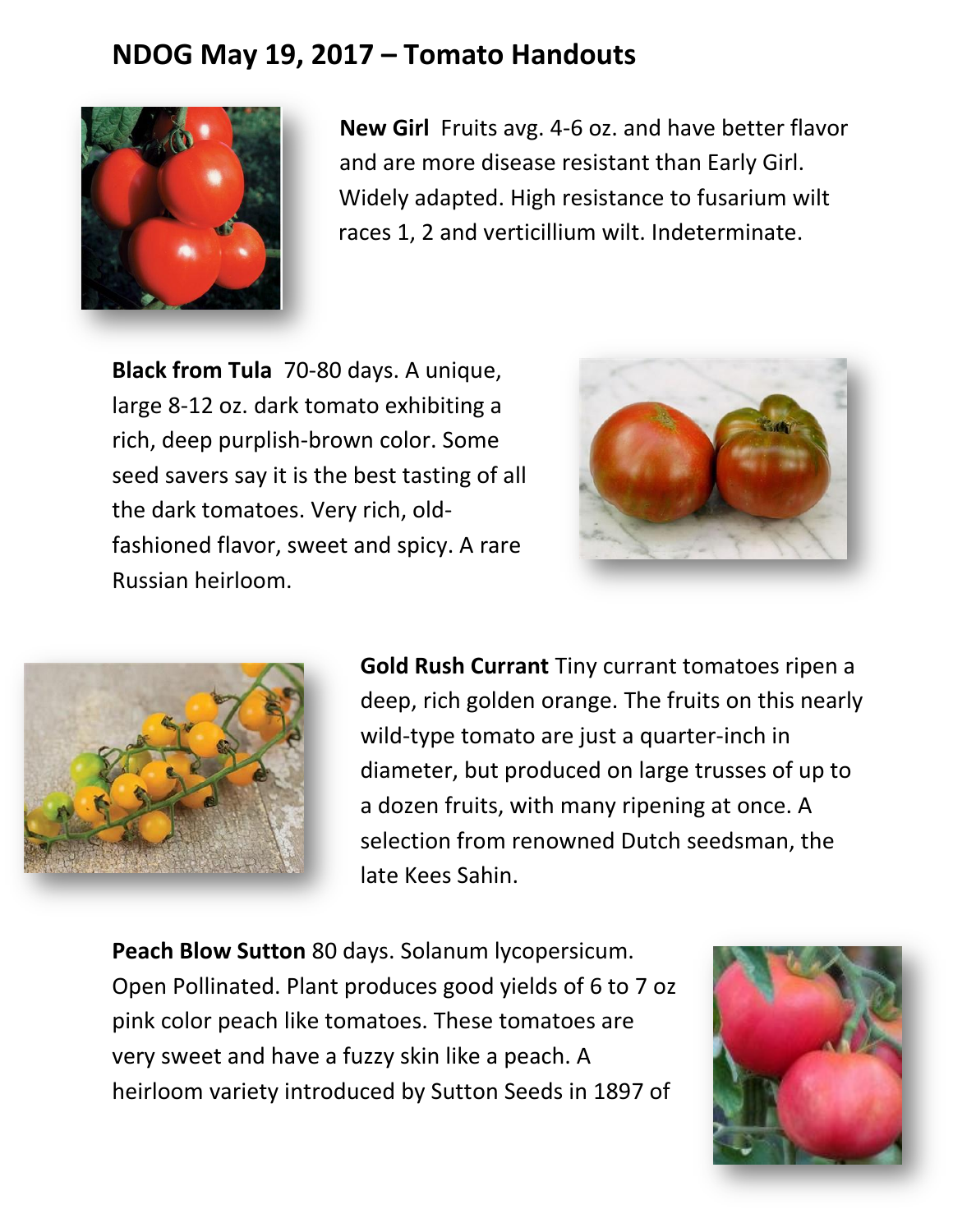## **NDOG May 19, 2017 – Tomato Handouts**

England, UK. United States Department of Agriculture, PI 647508. Indeterminate.



**Marvel Stripe** 85 days. Heirloom variety. Large yellow-orange fruits are streaked with ruby red and have a sweet, fruity taste. Tomatoes weigh about 1 lb., although they often become 2 lbs. or even more. Said to have arge harvests on vigorous vines. Indeterminate.

**Inca Jewels** 75 days. "Roma" style container tomatoes are bred for extra-heavy yields on space-saving 3 ft. plants. Ideal to grow in large pots or in smaller garden spaces.





**Mandarin Cross – 80 days.** Golden-orange tomatoes Japanese OP variety from that dates back to 1964. Indeterminate, regular leaf plant produces medium sized, 6-10 oz, round, orange tomatoes with dense flesh and said to have exceptional flavors.



**Genovese basil** is a cultivar of *Ocimum basilicum* (**sweet basil**). It is one of the most popular basils for culinary use,